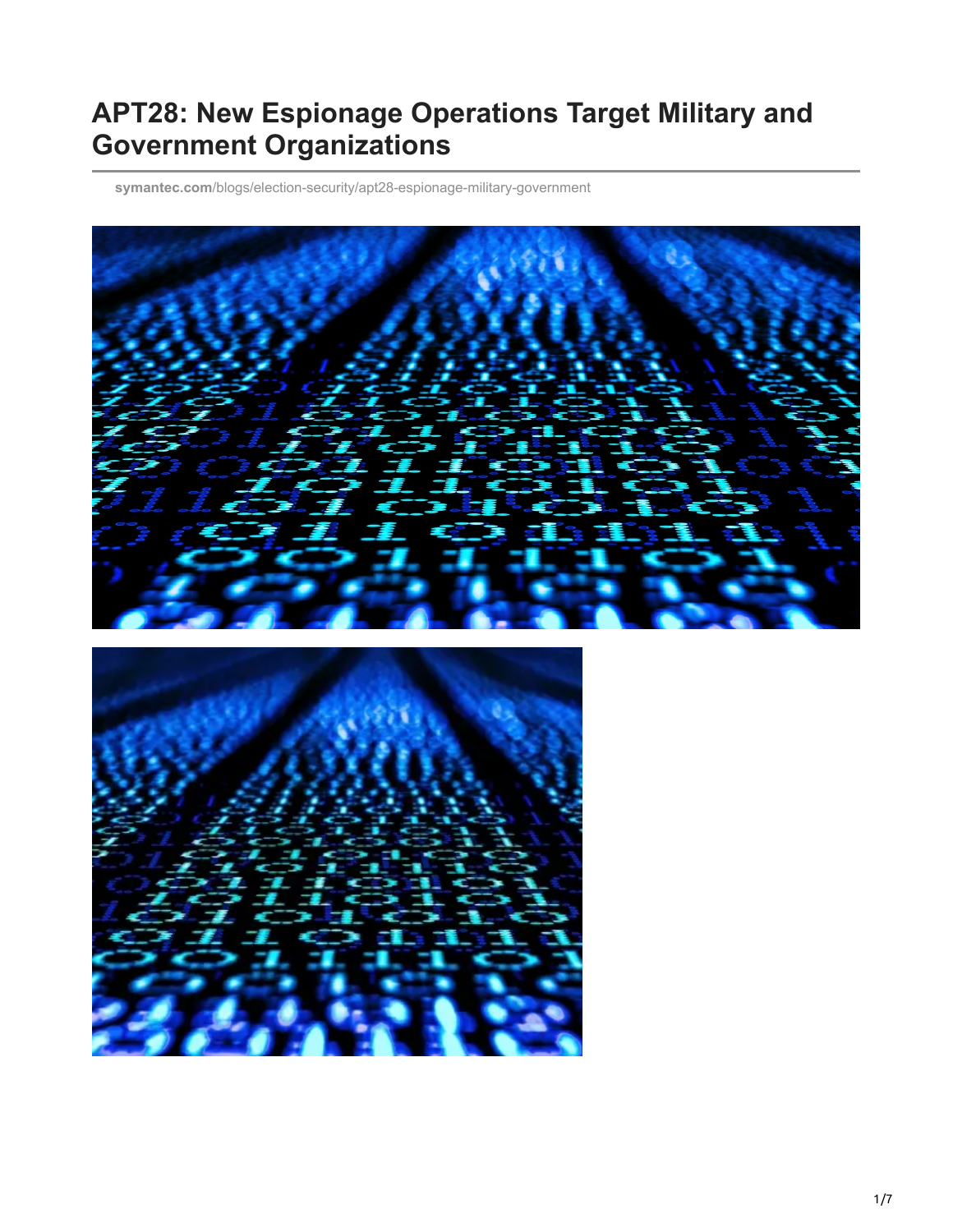

Threat Hunter TeamSymantec

#### **Recent campaigns see APT28 group return to covert intelligence gathering operations in Europe and South America.**

After making headlines during 2016 due to its involvement in cyber attacks against an organization involved in the U.S. presidential election, APT28 (aka Swallowtail, Fancy Bear) has continued to mount operations during 2017 and 2018.

[The espionage group, which according to the U.S. Department of Homeland Security \(DHS\)](https://www.us-cert.gov/sites/default/files/publications/JAR_16-20296A_GRIZZLY%20STEPPE-2016-1229.pdf) and the Federal Bureau of Investigation (FBI) is linked to the Russian government, returned to low-key intelligence-gathering operations during 2017 and into 2018, targeting a range of military and government targets in Europe and South America.

#### **History of disruptive attacks**

APT28 has been active since at least January 2007 but received public attention in a major way during 2016 when it was implicated in a series of cyber attacks in the run up to the U.S. presidential election.

[Beginning in the Spring of 2016, APT28 sent spear-phishing emails](https://www.us-cert.gov/sites/default/files/publications/JAR_16-20296A_GRIZZLY%20STEPPE-2016-1229.pdf) to political targets including members of the Democratic National Committee (DNC). These emails were designed to trick recipients into supposedly changing their email passwords on a fake webmail domain. The attack group then used these stolen credentials to gain access to the DNC network, install malware, move across the network, and steal data, including a trove of emails. The compromised information was later leaked online.

These election attacks signaled a change of tactics on the part of APT28, moving away from their prior low-key intelligence gathering towards more overt activity, seemingly intended to destabilize and disrupt victim organizations and countries.

[The group was also responsible for the 2016 attack on the World Anti Doping Agency](https://www.wada-ama.org/en/media/news/2016-09/wada-confirms-attack-by-russian-cyber-espionage-group) (WADA) and the leaking of confidential drug testing information. In keeping with its shift to more overt tactics, the group appeared to publicly take credit for the attack, leaking the information on a website using the name "Fancy Bears", an industry codename that was already widely used for the group.

#### **Return to the shadows**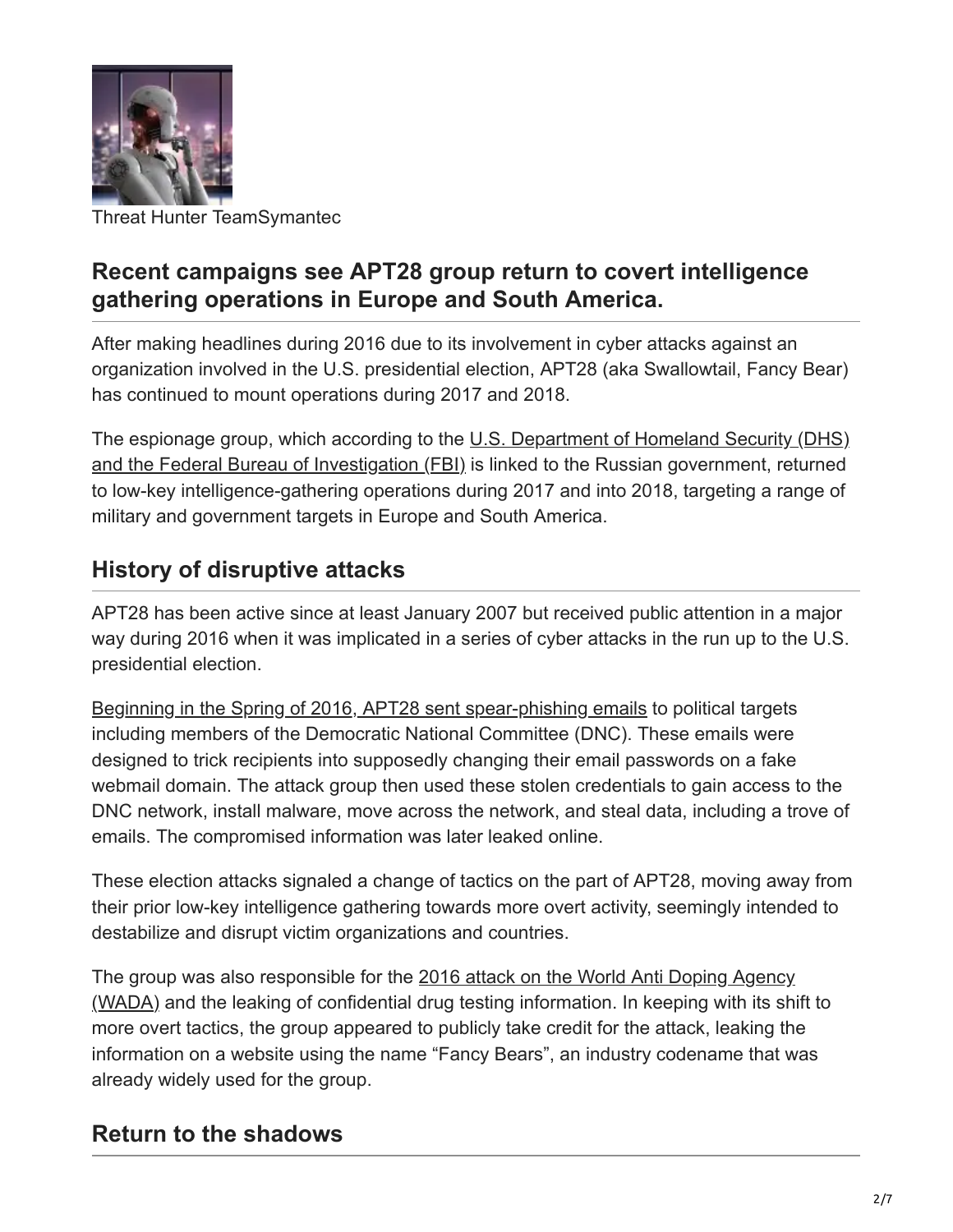After receiving an unprecedented amount of attention in 2016, APT28 has continued to mount operations during 2017 and 2018. However, the group's activities since the beginning of 2017 have again become more covert and appear to be mainly motivated by intelligence gathering.

The organizations targeted by APT28 during 2017 and 2018 include:

- A well-known international organization
- Military targets in Europe
- Governments in Europe
- A government of a South American country
- An embassy belonging to an Eastern European country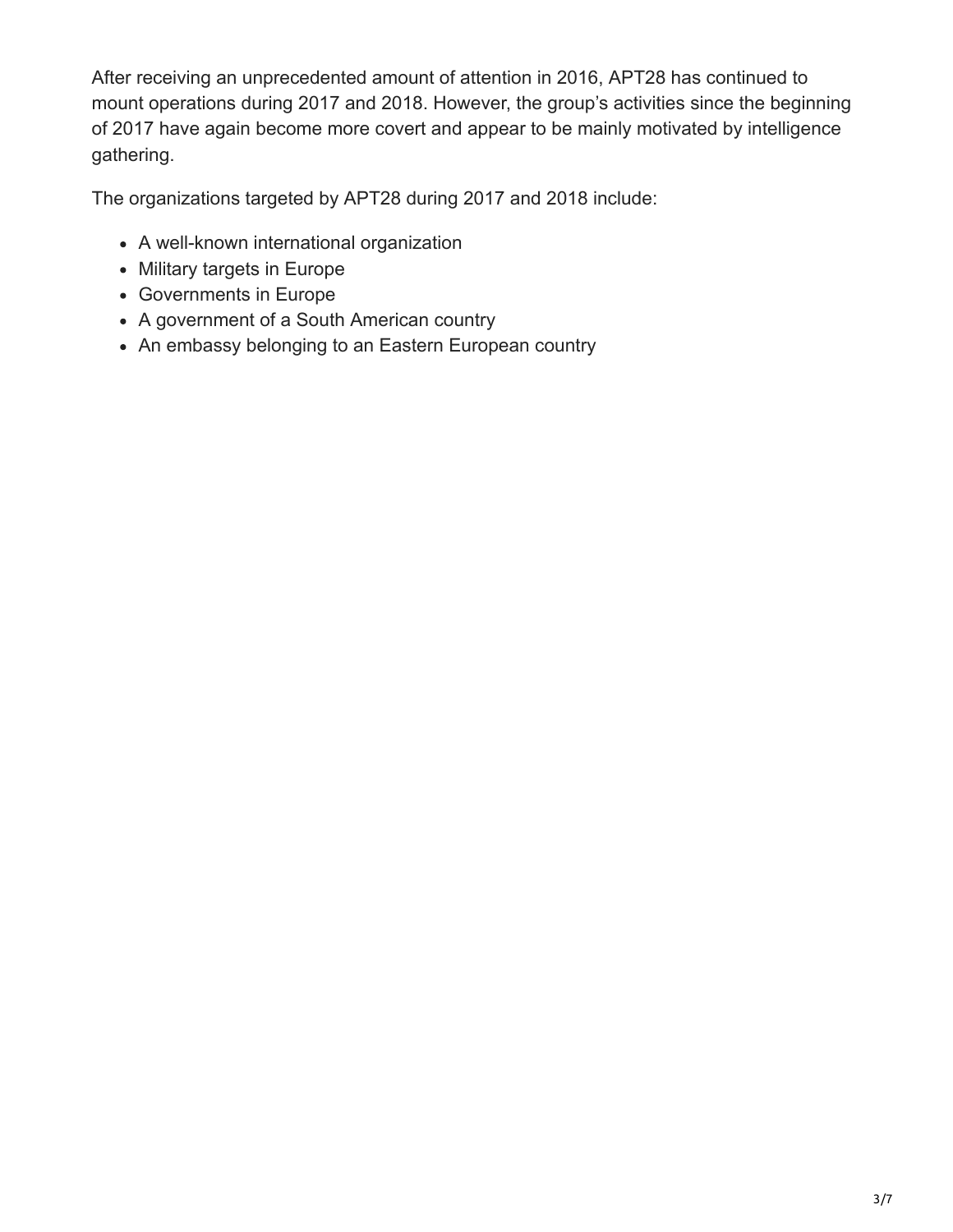# **APT28 New Espionage Operations Target Military and Government Organizations**

Recent campaigns see APT28 attack group return to covert intelligence gathering operations in Europe and South America



**Ongoing development of tools**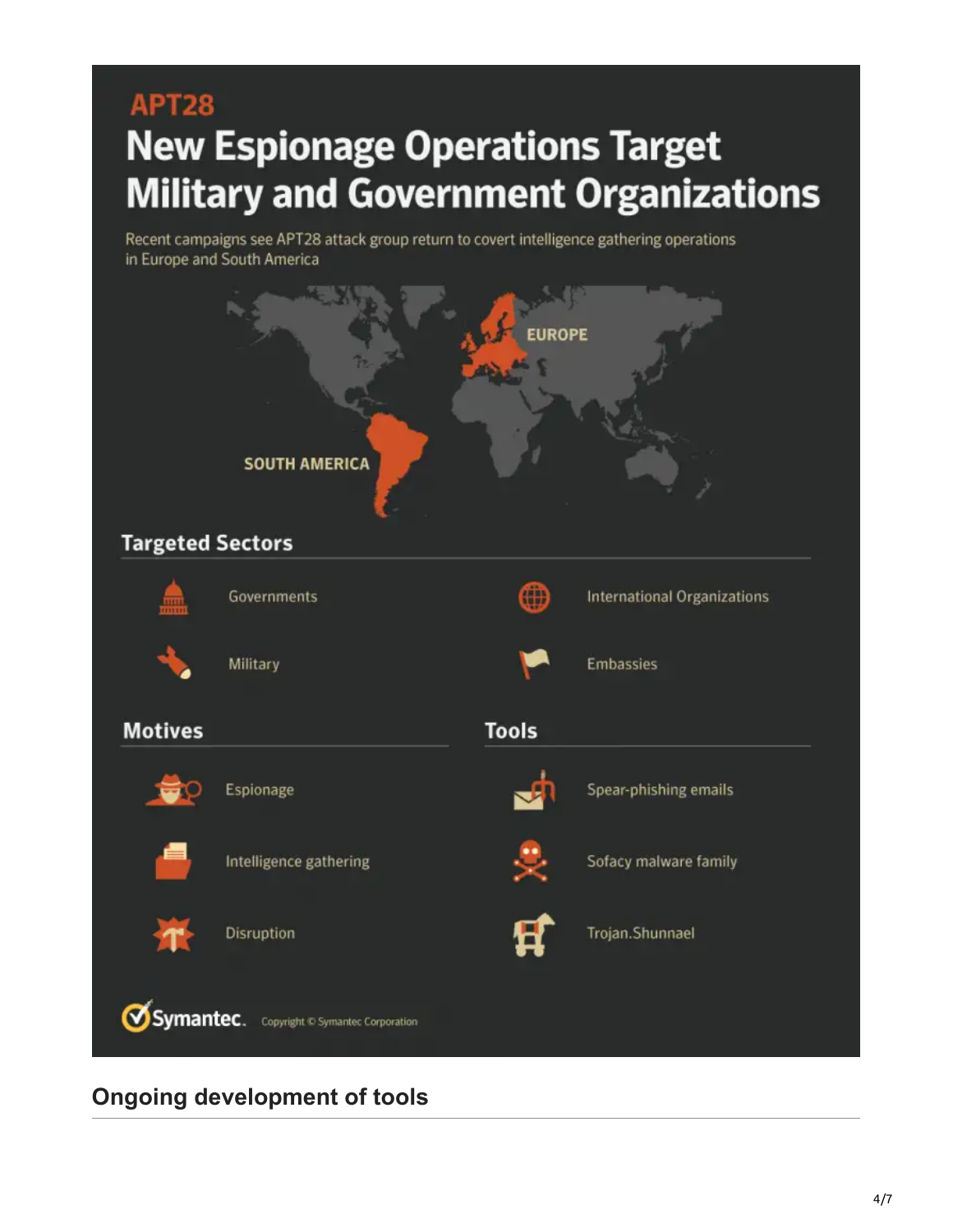APT28 uses a number of tools to compromise its targets. The group's primary malware is Sofacy, which has two main components. [Trojan.Sofacy](https://www.symantec.com/security-center/writeup/2014-110315-1233-99) (also known as Seduploader) performs basic reconnaissance on an infected computer and can download further malware. [Backdoor.SofacyX](https://www.symantec.com/security-center/writeup/2018-092116-1134-99) (also known as X-Agent) is a second stage piece of malware, capable of stealing information from the infected computer. A Mac version of the Trojan also exists ([OSX.Sofacy](https://www.symantec.com/security-center/writeup/2015-070321-4319-99)).

APT28 has continued to develop its tools over the past two years. For example, [Trojan.Shunnael](https://www.symantec.com/security-center/writeup/2015-062518-5557-99) (aka X-Tunnel), malware used to maintain access to infected networks using an encrypted tunnel, underwent a rewrite to .NET.

In addition to this, as reported by our peers at ESET last week, the group has also begun using a UEFI (Unified Extensible Firmware Interface) rootkit known as Lojax. Because the rootkit resides within a computer's flash memory, it allows the attackers to maintain a persistent presence on a compromised machine even if the hard drive is replaced or the operating system is reinstalled. Symantec products block attempts to install Lojax with the detection name [Trojan.Lojax.](https://www.symantec.com/security-center/writeup/2018-100210-3030-99?om_rssid=sr-mixed30days)

#### **Possible links to other espionage operations**

Another attack group, Earworm (aka Zebrocy), has been active since at least May 2016 and is involved in what appears to be intelligence gathering operations against military targets in Europe, Central Asia, and Eastern Asia. The group uses spear-phishing emails to compromise its targets and infect them with malware.

Earworm uses two malware tools. [Trojan.Zekapab](https://www.symantec.com/security-center/writeup/2016-052615-4530-99) is a downloader component that is capable of carrying out basic reconnaissance functions and downloading additional malware to the infected computer. [Backdoor.Zekapab](https://www.symantec.com/security-center/writeup/2016-052619-1441-99) is installed on selected infected computers and is capable of taking screenshots, executing files and commands, uploading and downloading files, performing registry and file system operations, and carrying out system information tasks. Earworm has also on occasion installed additional tools onto infected computers for the purposes of keylogging and password capture.

During 2016, Symantec observed some overlap between the command and control (C&C) infrastructure used by Earworm and the C&C infrastructure used by Grizzly Steppe (the U.S. government code name for APT28 and related actors), implying a potential connection between Earworm and APT28. However, Earworm also appears to conduct separate operations from APT28 and thus Symantec tracks them as a distinct group.

## **An ongoing threat**

It is now clear that after being implicated in the U.S. presidential election attacks in late 2016, APT28 was undeterred by the resulting publicity and continues to mount further attacks using its existing tools. After its foray into overt and disruptive attacks in 2016, the group has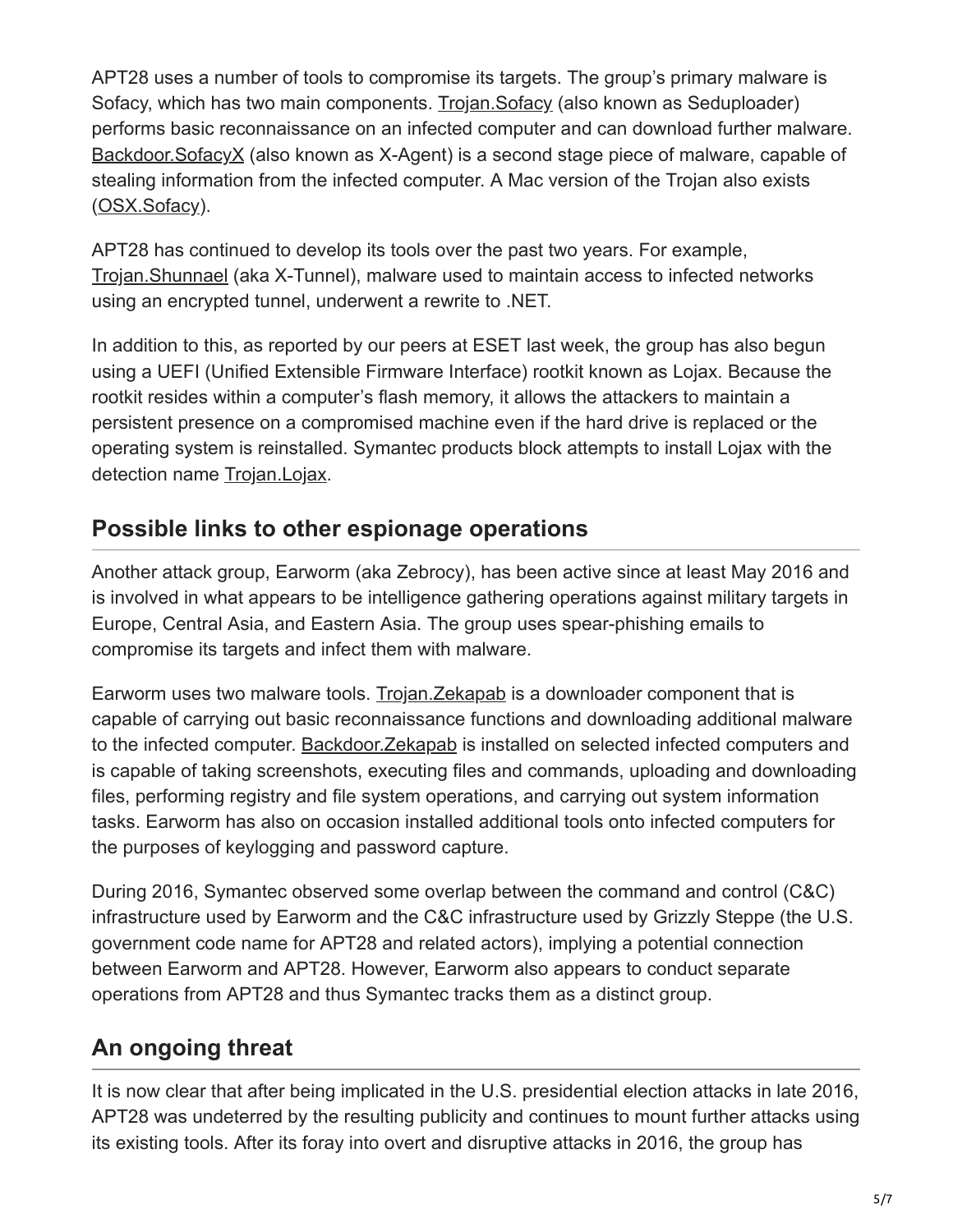subsequently returned to its roots, mounting intelligence gathering operations against a range of targets. This ongoing activity and the fact that APT28 continues to refine its toolset means that the group will likely continue to pose a significant threat to nation state targets.

#### **Protection**

Symantec has had the following protections in place to protect customers against APT28 attacks:

- [Trojan.Sofacy](https://www.symantec.com/security-center/writeup/2014-110315-1233-99)
- [Backdoor.SofacyX](https://www.symantec.com/security-center/writeup/2018-092116-1134-99)
- [Infostealer.Sofacy](https://www.symantec.com/security-center/writeup/2011-090714-2907-99)
- [OSX.Sofacy](https://www.symantec.com/security-center/writeup/2015-070321-4319-99)
- [Trojan.Shunnael](https://www.symantec.com/security-center/writeup/2015-062518-5557-99)
- [Trojan.Lojax](https://www.symantec.com/security-center/writeup/2018-100210-3030-99?om_rssid=sr-mixed30days)

The following protections are in place to protect customers against Earworm attacks:

- [Trojan.Zekapab](https://www.symantec.com/security-center/writeup/2016-052615-4530-99)
- [Backdoor.Zekapab](https://www.symantec.com/security-center/writeup/2016-052619-1441-99)

#### **Threat Intelligence**

Customers of the DeepSight Intelligence [Managed Adversary and Threat Intelligence](https://www.symantec.com/services/cyber-security-services/deepsight-intelligence/adversary) (MATI) service have received reports on the "Swallowtail" (also known as APT28), which detail methods of detecting and thwarting activities of this adversary.

#### **File Attachments**

[APT28 indicators of compromise](https://symantec-enterprise-blogs.security.com/sites/default/files/2018-10/APT28_IOCs.txt)TXT1.77 KB



### **About the Author**

#### **Threat Hunter Team**

#### **Symantec**